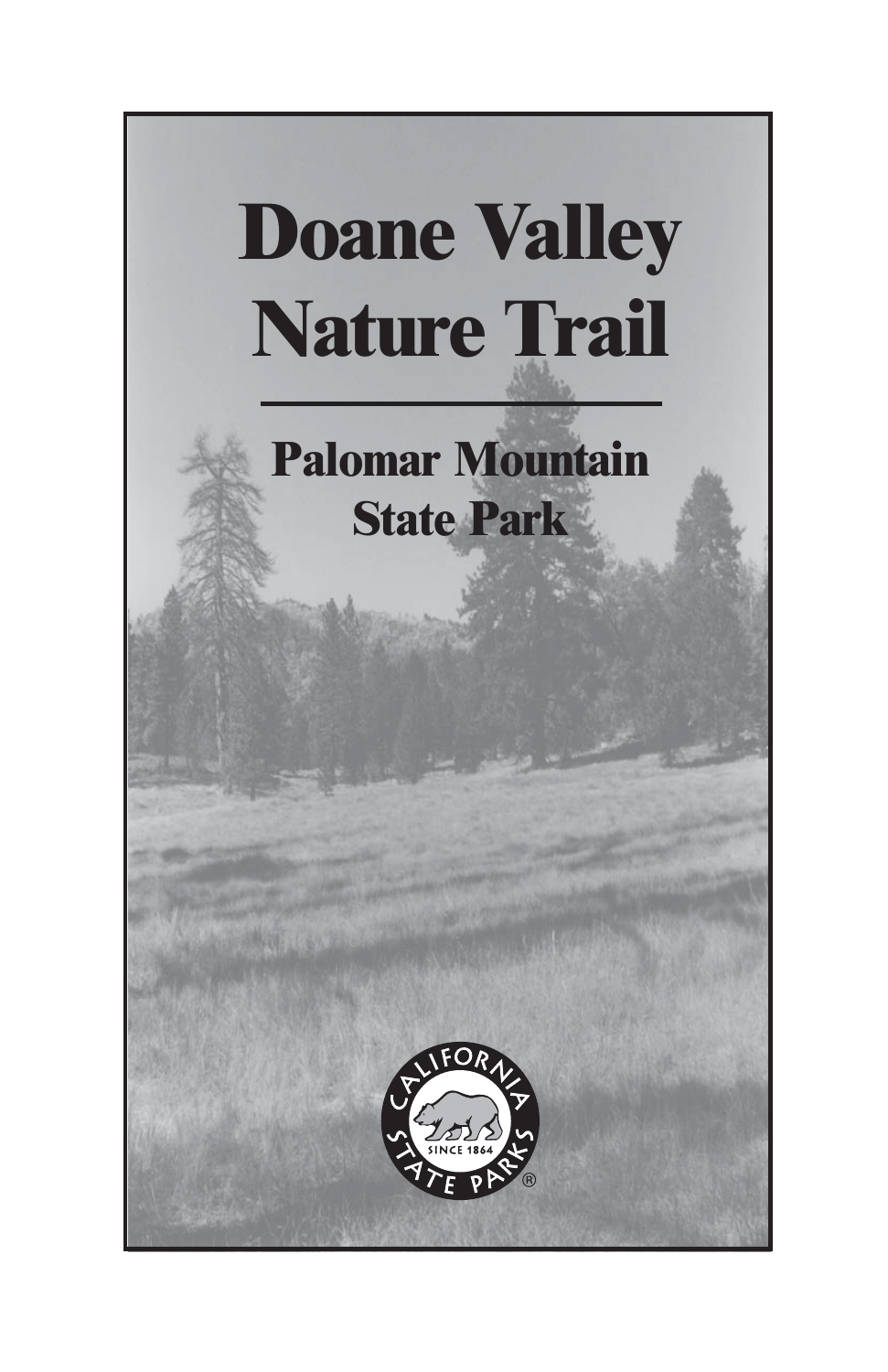# **Doane Valley Nature Trail Palomar Mountain State Park**

Welcome to the Doane Valley Nature Trail at Palomar Mountain State Park. This easy 1-mile trail offers you an opportunity to relax and enjoy one of California's finest natural outdoor areas. This guide will help you make the most of your walk, with information about some of the plants and natural features you will see along the trail. The Doane Valley Nature Trail is a great place to see the wide variety of plants that grow in this region and to learn about their characteristics, their habitats, and the many ways they have been used by people over time.

Most of the trail is an easy walk. However, there are two stream crossings and a few steep areas. Remember to be safe, and leave any plants or animals you see for the next person to enjoy.

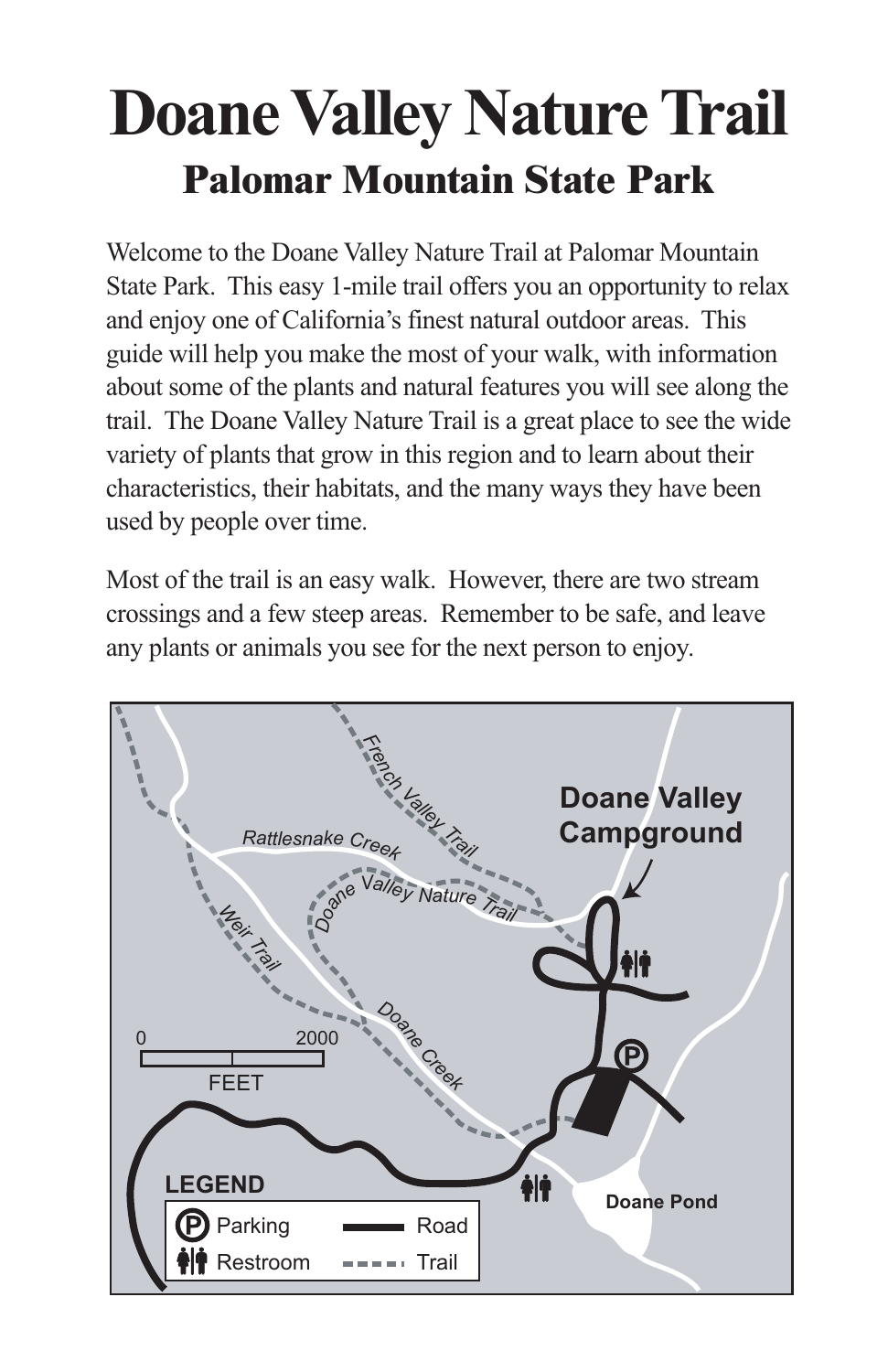### **1 Stinging Nettle**

*(Urtica holosericea)* 

Beware of the painful sting of this plant growing along the creek and in other moist areas. The hairs along the stems contain a chemical similar to that of red ants. If your skin brushes against these hairs, you will be



injected with the chemical, which stings for a few minutes. It's not all bad though; Native Americans used the leaves as a vegetable and the fibers for thread. Poison oak is another plant to beware of, though there are only a few of these plants along this trail. Remember: "leaves of three, beware of me."



This shrub-like plant is easy to identify by the small sharp spines, alternating leaves, and, in spring and summer, simple,



fragrant rose-pink flowers. The rose will grow anywhere there is enough moisture. Native Americans had many uses for the plant, both medicinal and religious.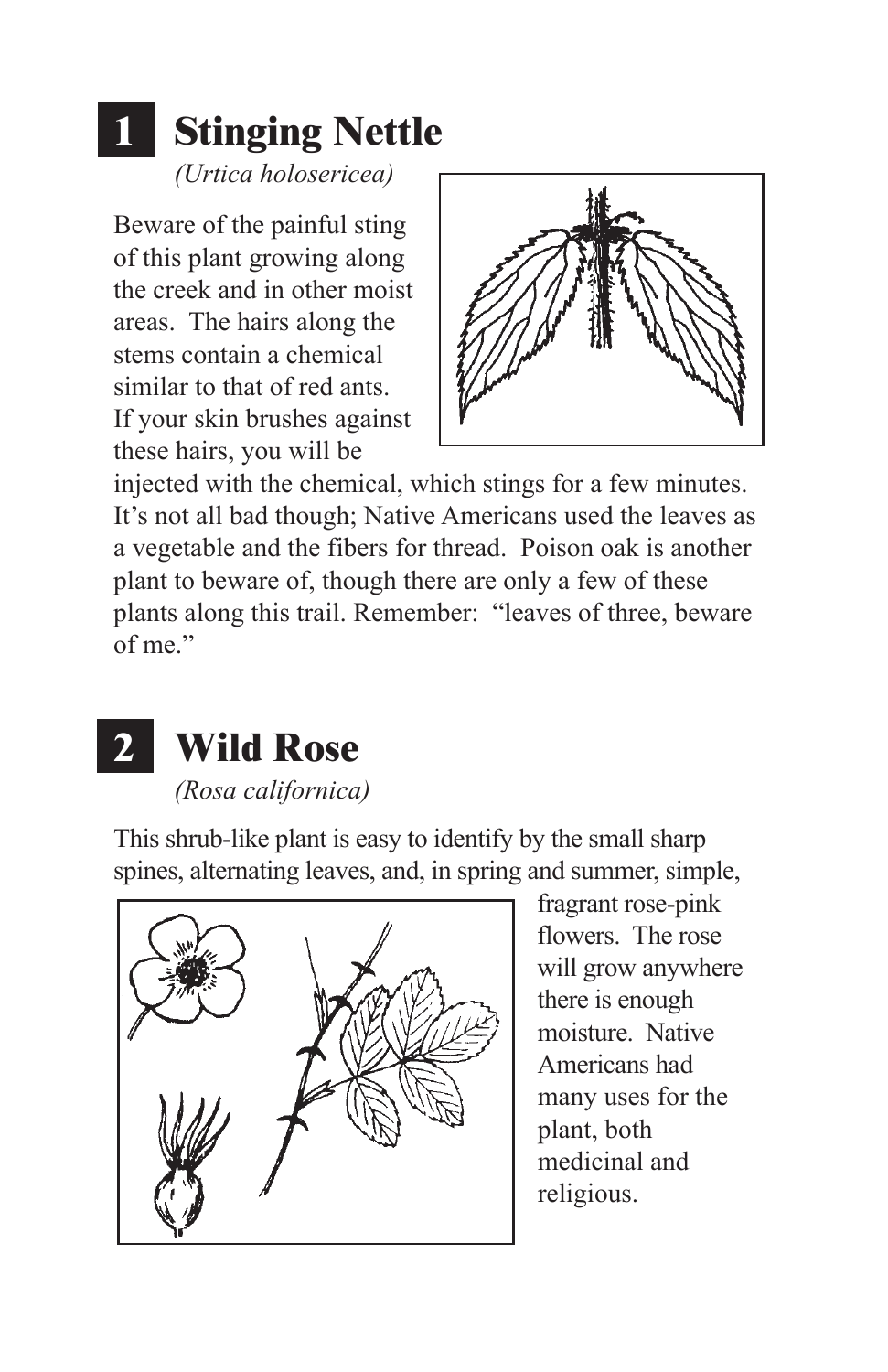#### **3 Doane Creek**  *(pronounced "doe-n")*

This clear water from several springs flows through Doane Pond, then joins French Creek to form Pauma Creek in Lower Doane Valley. Eventually Pauma Creek flows into the San Luis Rey River, which meets the sea in Oceanside.

#### **4 Serviceberry**  *(Amelanchier utahensis)*

This slender-stemmed shrub has clusters of white flowers in early spring. The edible blue-black berries mature in late July or early August and are eaten by wildlife. Native Americans used the boiled inner green bark as an eyewash and the wood for arrow shafts.



#### **5 Life in a Log**

What are those squiggly lines on the log? This log bears the scars of a bark beetle infestation. Bark beetles, the size of a grain of rice, bore under a tree's bark to lay their eggs. When the larvae hatch, they chew their way through the living tissue of the tree. As they grow, their trails get wider until they leave the tree as an adult. If a tree is unable to produce enough sap to defend itself, it will succumb to millions of these tiny insects.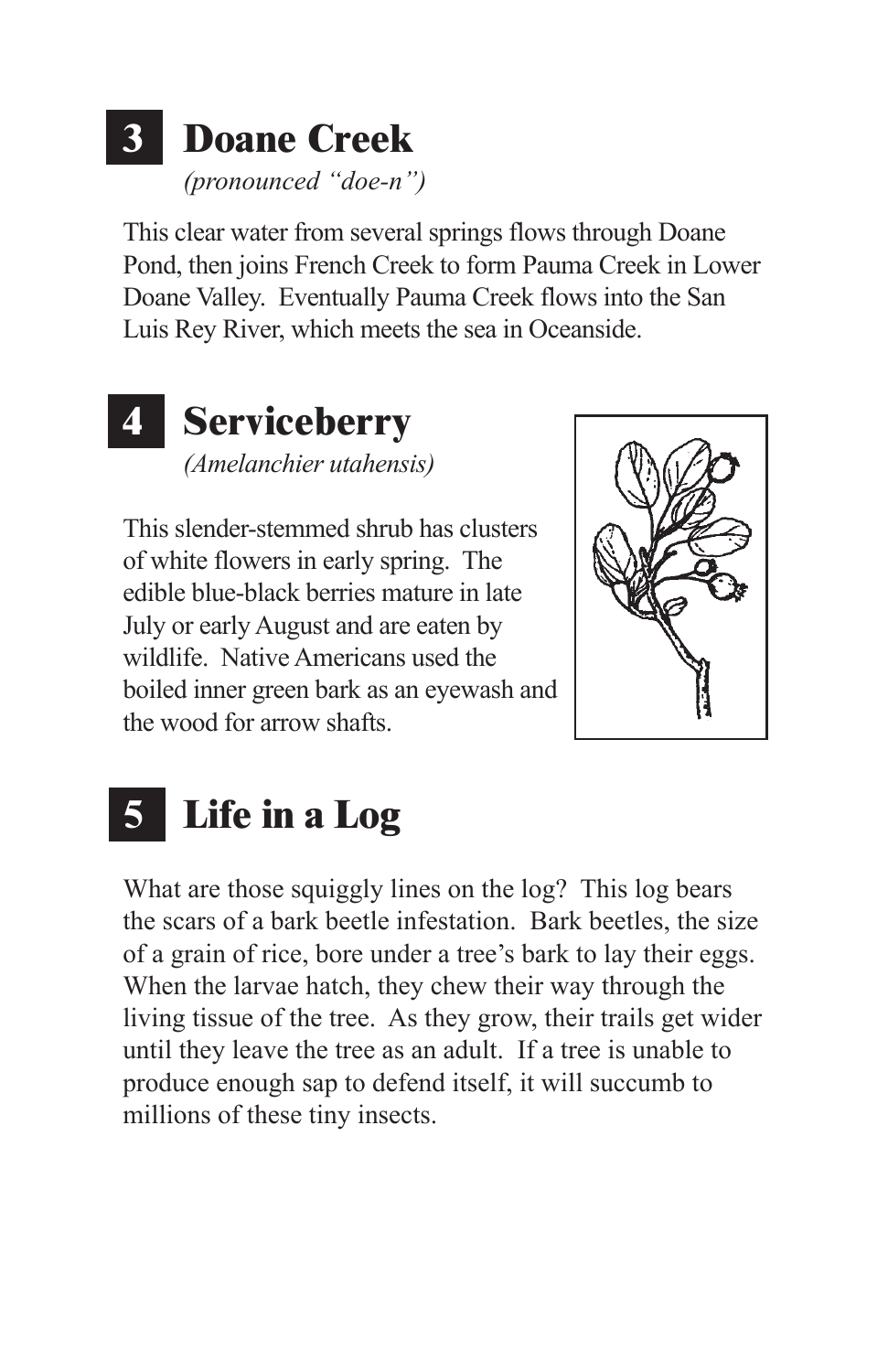# **6 Thimbleberry**

*(Rubus parviflorus)* 

A member of the rose family, the thimbleberry is closely related to the western raspberry and the California blackberry. The plant's mature fruit and very large leaves are a source of food for wildlife.





*(Abies concolor)* 



The trees ahead of you are called white fir, possibly because of the light color of their bark. This is the most widespread of the western firs—the seedlings will grow in almost any kind of soil. The trees grow rapidly for 50 *-* 100 years, then the growth rate slows for the rest of their lifespan, which can be up to 350 years.

### **8 Landslide!**

During the winter of 1992-93, Palomar Mountain received approximately 80 inches of rain. The tremendous amount of rainfall resulted in the landslide you see above. In the time since, the plants are returning, and eventually the area will look much as it did. This is a classic example of the cyclical nature of life—as things die or are destroyed, they are soon replaced by new forms of life.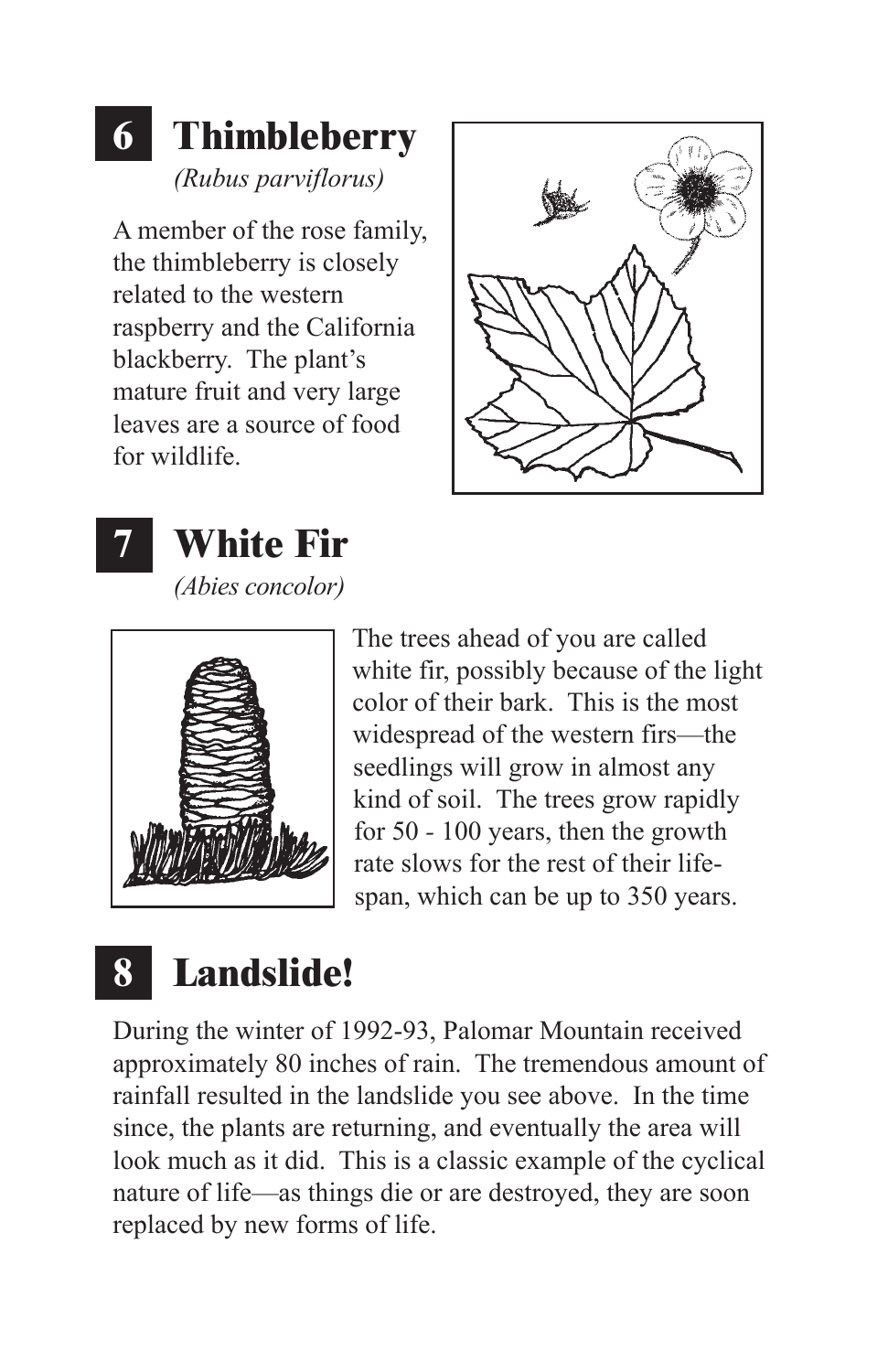#### **9 Western Burning Bush**

*(Eunonymus occidentalis* var. *parishii)* 

In southern California this bush with the large, smooth leaves is found only in the high mountains. The plant's name is derived from its red-orange seeds that dangle from the branches.

 In late spring, you may recognize the columbine *(Aquilega formosa*  var*. hypolasia)* by its unique flower. Each of the short petals ends in a spur that contains nectar and turns orange in early summer.



# **10 Berry Alley**

Surrounding you on either side of the trail is a variety of berry bushes. See if you can find the delicate pink blossoms of mountain currant. These will mature into a blueblack berry that is good fresh or dried. Also, look for a prickly vine growing all throughout the other plants. This is western raspberry.

 Low to the ground, you can find wild strawberry. All these berries are much-loved by wildlife and help provide the nutrition they need to survive the winter.

*Wild Strawberry* 

*Western Raspberry* 

*Mountain Currant*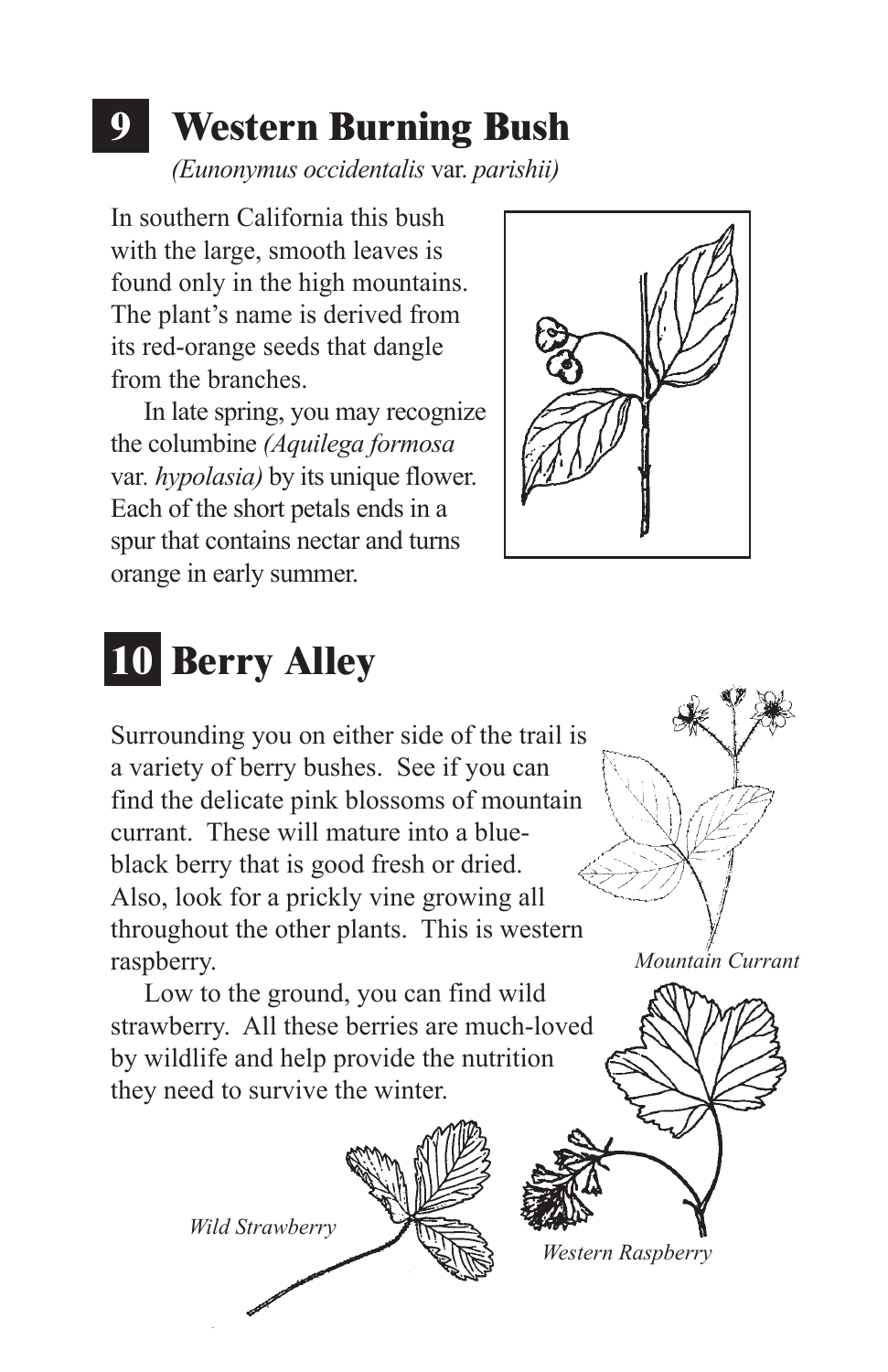# **11 Lichen and Moss**

You will see several different plants growing on the boulder. The dark moss is a primitive plant that needs low light and lots of moisture. In dry times it shrivels up, waiting for enough moisture to come back to life.

Lichen (like-n), the light green plant, is actually a fungus coexisting with algae. The fungus provides a home and moisture for the algae while the algae provides the fungus with food. Without each other they would not survive. The acidic waste from lichen eats away at the rock, helping to form soil.

#### **12 White Alder**

(*Alnus rhombifolia)* 

The thick grove of tall trees ahead of you is a classic example of a riparian species. "Riparian" refers to the area along a stream, river or lake. Species like alders require a lot of water, therefore they can only grow along the banks of these waterways.

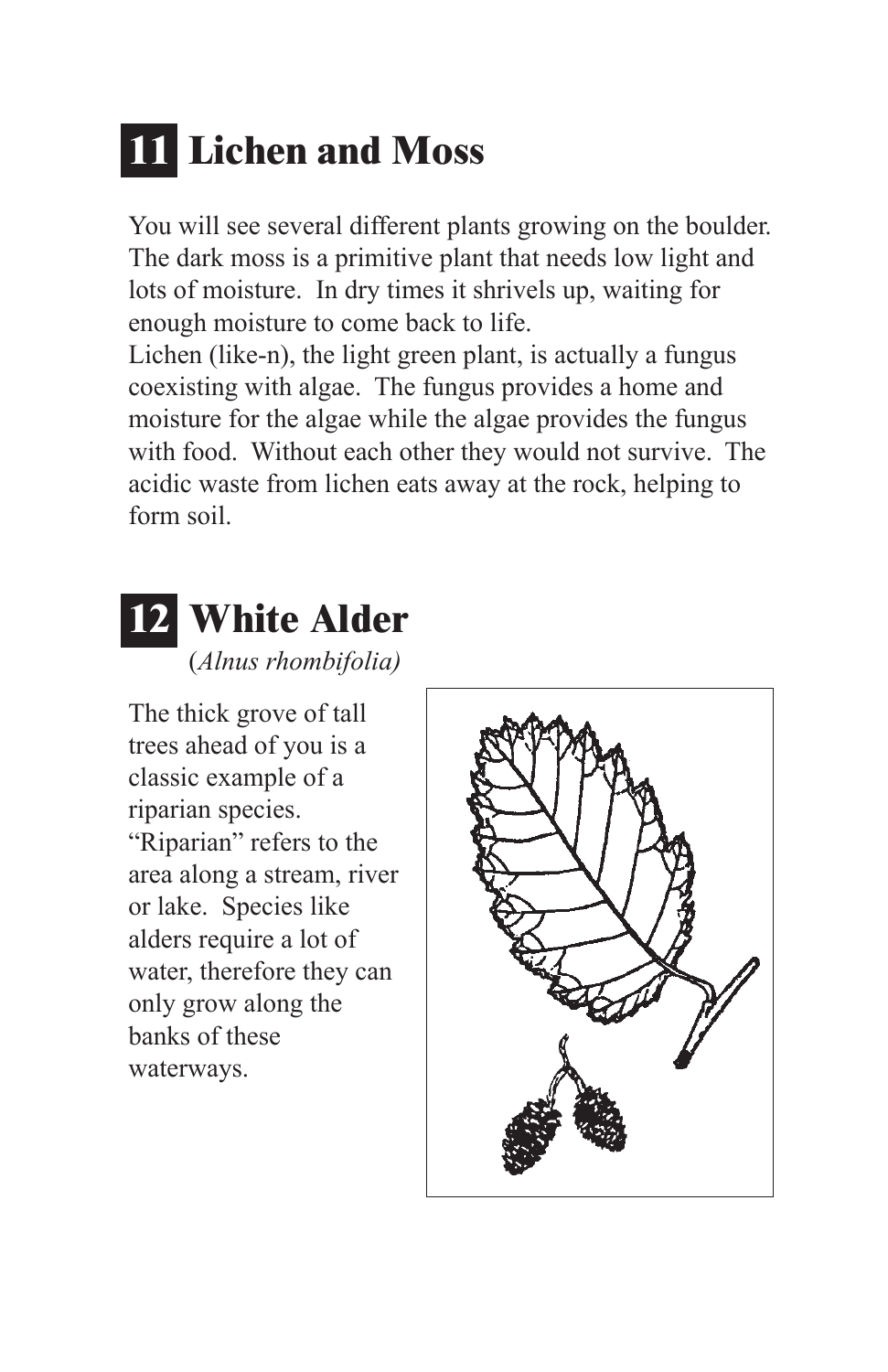## **13 Plant Competition**

Look around at the forest floor, and you will notice very few plants growing beneath the trees. The tall trees above block out most of the sunlight, which is necessary for photosynthesis. If one of these trees were to fall, the opening would let in sunlight and allow other plants to grow. Eventually new trees would sprout and compete with the other plants for the limited sunlight.

### **1** Incense Cedar

*(Calocedrus decurrens)* 

You might easily mistake this tree for a redwood. Like the redwood, it has ruddy, deeply furrowed bark and a heavily buttressed trunk. But cedars have scaly leaves that overlap on the twigs, while redwoods have short needle leaves. Nor will this tree attain the size or age of the redwood. It is exceptional when an incense cedar lives even 500 years or grows over 150 feet.



#### **PROTECT THIS GIANT TREE'S ROOTS SO PLEASE STAY BEHIND THE FENCE TO IT CAN CONTINUE TO GROW.**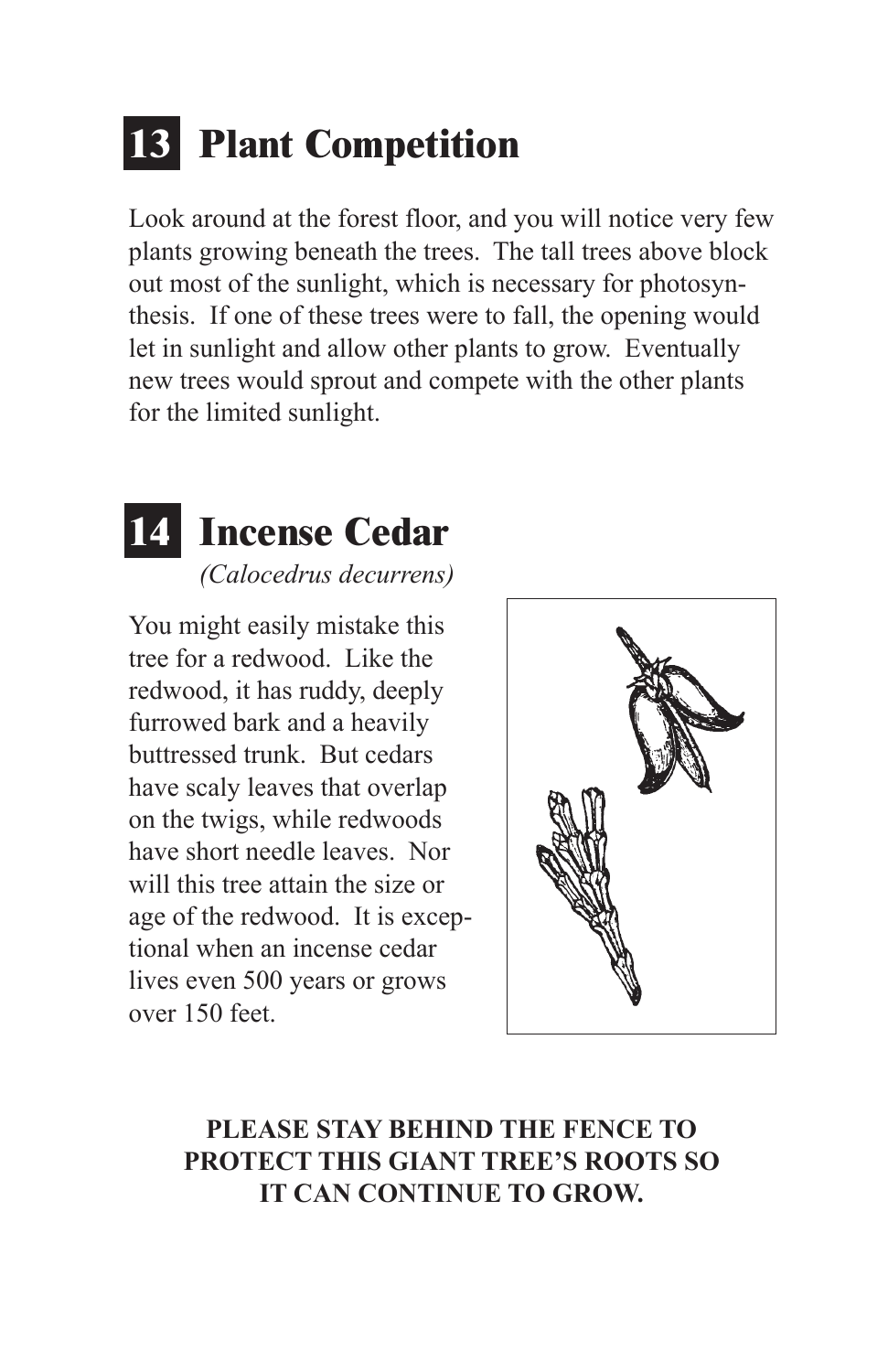# **15 On the Edge**

Note the joining of mixed forest and meadow communities. See how different the meadow is from the nearby forest. The soil type and moisture are perfect for these meadow grasses, which form tight mats that prevent most larger plants from taking root.

# **16 California Black Oak**

*(Quercus kelloggii)* 

This tree is an oak of the high mountains. The leaves are deciduous, turning golden-yellow before they fall in autumn. The large acorns mature in two years, and until the early part of the second year are completely covered by spherical cups. These acorns were favored by Native Americans and are eaten in great quantities by **band-tailed pigeons** *(Columba fasciata).* 

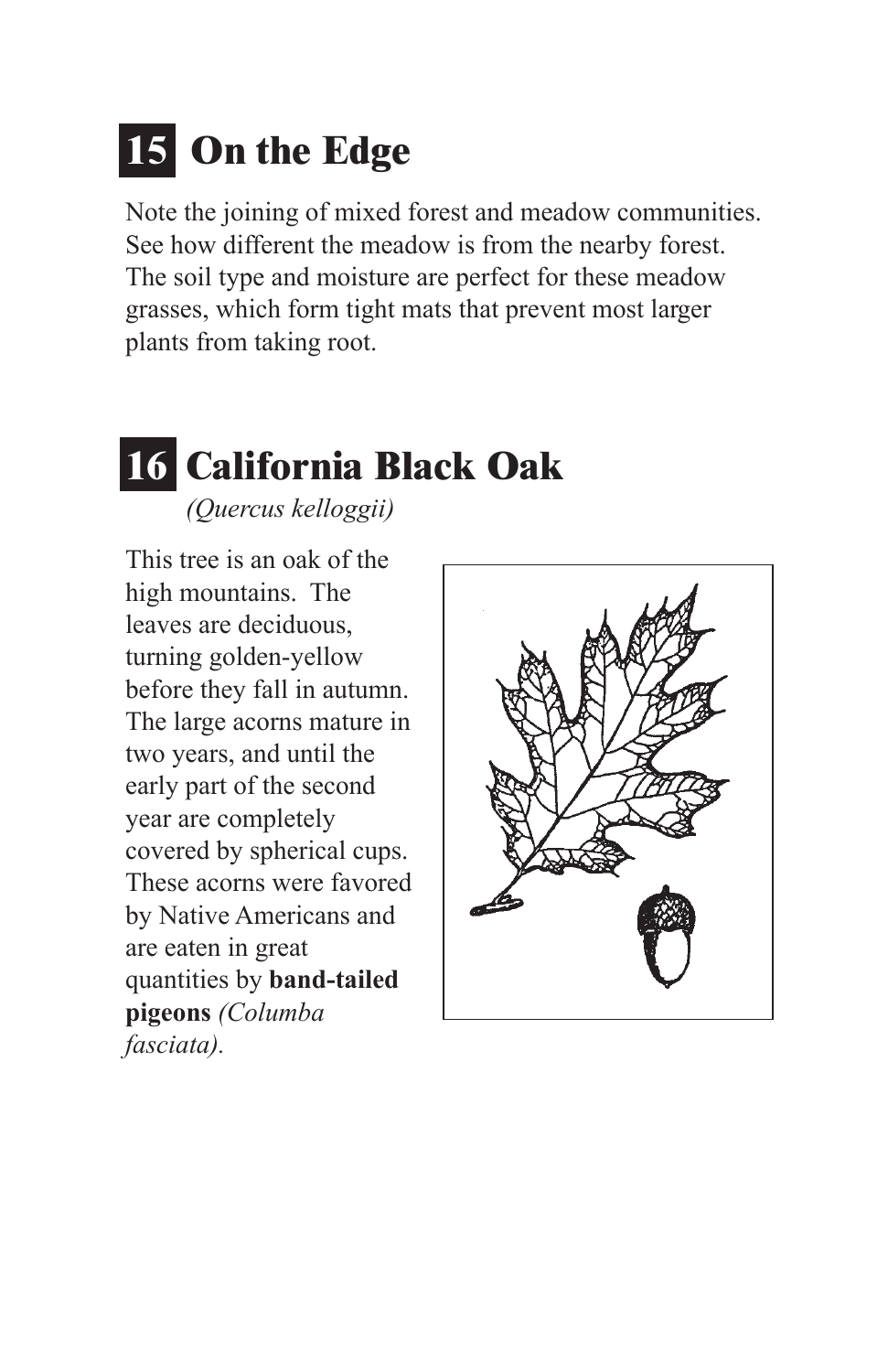## **17 Canyon Live Oak**

*(Quercus chrysolepis)* 

Our most common evergreen oak is represented by the trees on the left side of the trail. Notice the great variety in leaf size, shape and color. These differences are the result of the age of the leaves, which stay on the tree three to four years. Most of the leaves have spiny edges, though some are smooth. Acorns are mature by the end of the second season. The canyon live oak varies



from a low, dense chaparral/brush species to a tall tree, with 15 to 20 feet of clear trunk. The wood is exceedingly strong and was prized by the pioneers.

### **18 Ponderosa Pine**

#### *(Pinus ponderosa)*

This tree is similar to the Jeffrey pine, but its cones are prickly to the touch, whereas Jeffrey pine cones pine smells of resin and the jeffrey pine like vanilla. The older ponderosas, which may be from 350 - 500 years old, usually have bark that is separated into shieldlike plates as seen in the pine on the opposite side of the trail. are not. Another way to tell them apart is by smelling the bark. The ponderosa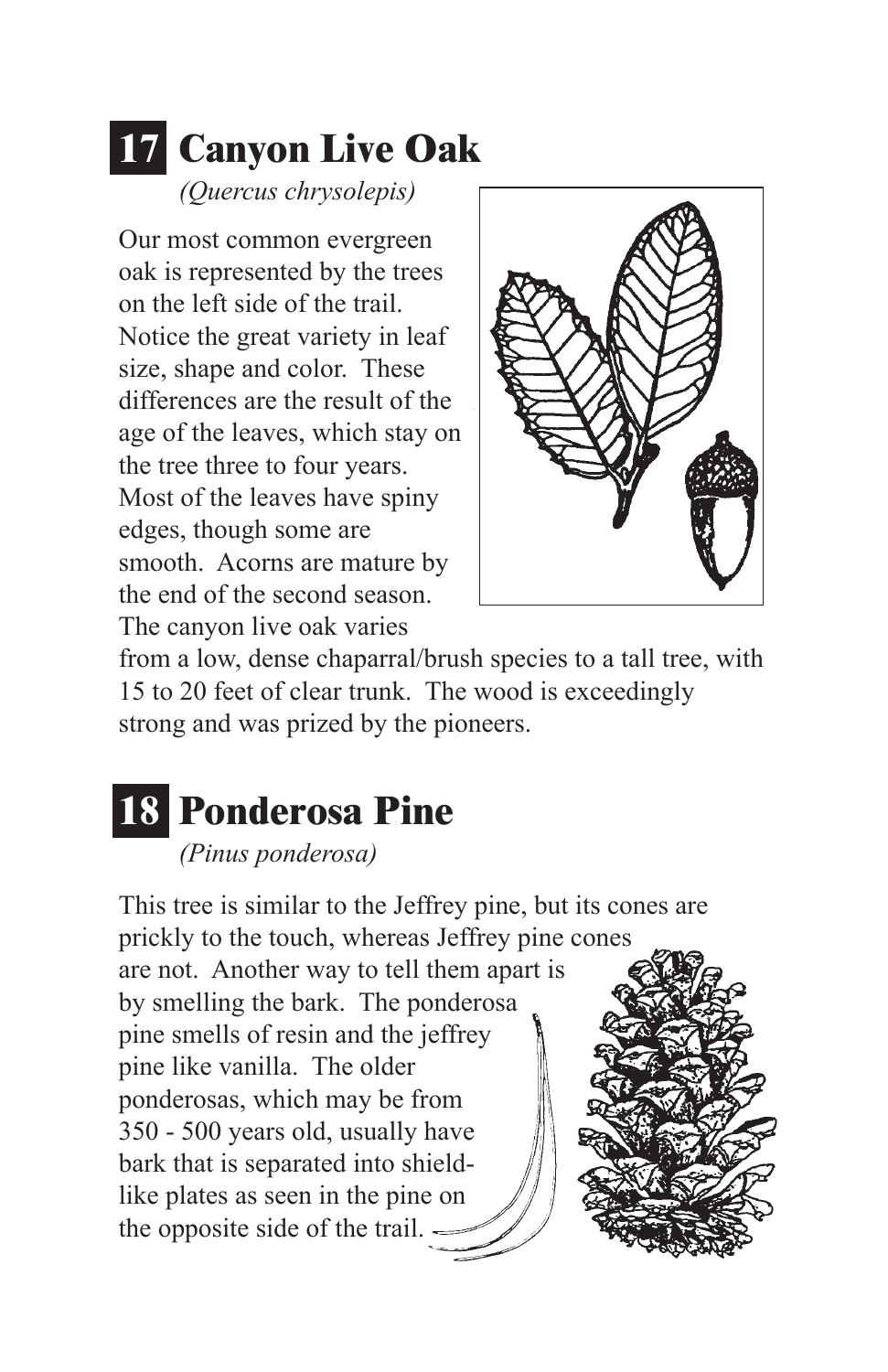# **19 Fire Ecology**

The tree that stands before you is the remains of a California black oak that was burned in 1987 when fire swept through areas of Palomar Mountain. As a fire burns through, it cleans the forest floor, prepares the soil for new growth, and provides for the beginnings of a new forest. The important role fire plays in maintaining a healthy ecosystem has been misunderstood for decades. Now efforts are being made to reintroduce fire as an essential part of a forest environment.



#### **20 Oak Mistletoe**  *(Phoradendron villosum)*

Look up into the oak tree to see the clumps of mistletoe. Known for its traditional uses during Christmas, this partially parasitic plant steals some of its nutrients from its host plant. Birds love to eat the berries and in turn help spread the mistletoe seeds to other trees.

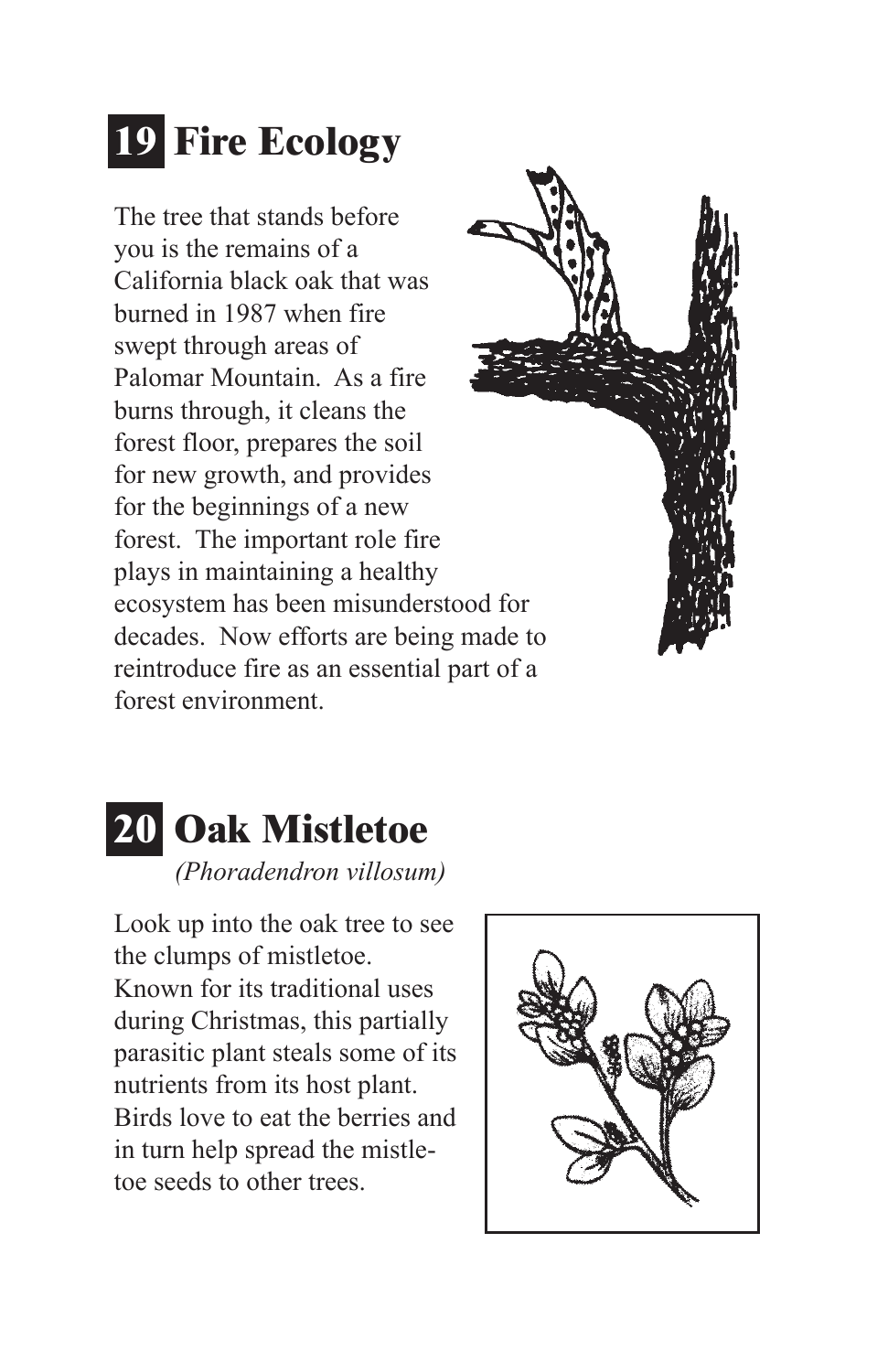# **21 Brake or Bracken Fern**

*(Pteridium aquilinum* var. *pubescens)* 



One of the most common plants in the park, this fern helps make the forest floor green in the summer and adds to the autumn color when it turns yellow in the fall. In late summer look for the reproductive spores on the underside edges of the ferns. Fiddlenecks (very young ferns) taste similar to walnuts and were eaten by Native Americans.



*(Cornus occidentalis)* 

Two types of dogwood grow in the park. Here you see the creek dogwood and further upstream you may see **mountain dogwood**  *(Cornus nuttallii).* Both have beautiful large white flowers in the spring and bright red leaves and berries, adding to the beauty of fall when their leaves change color.

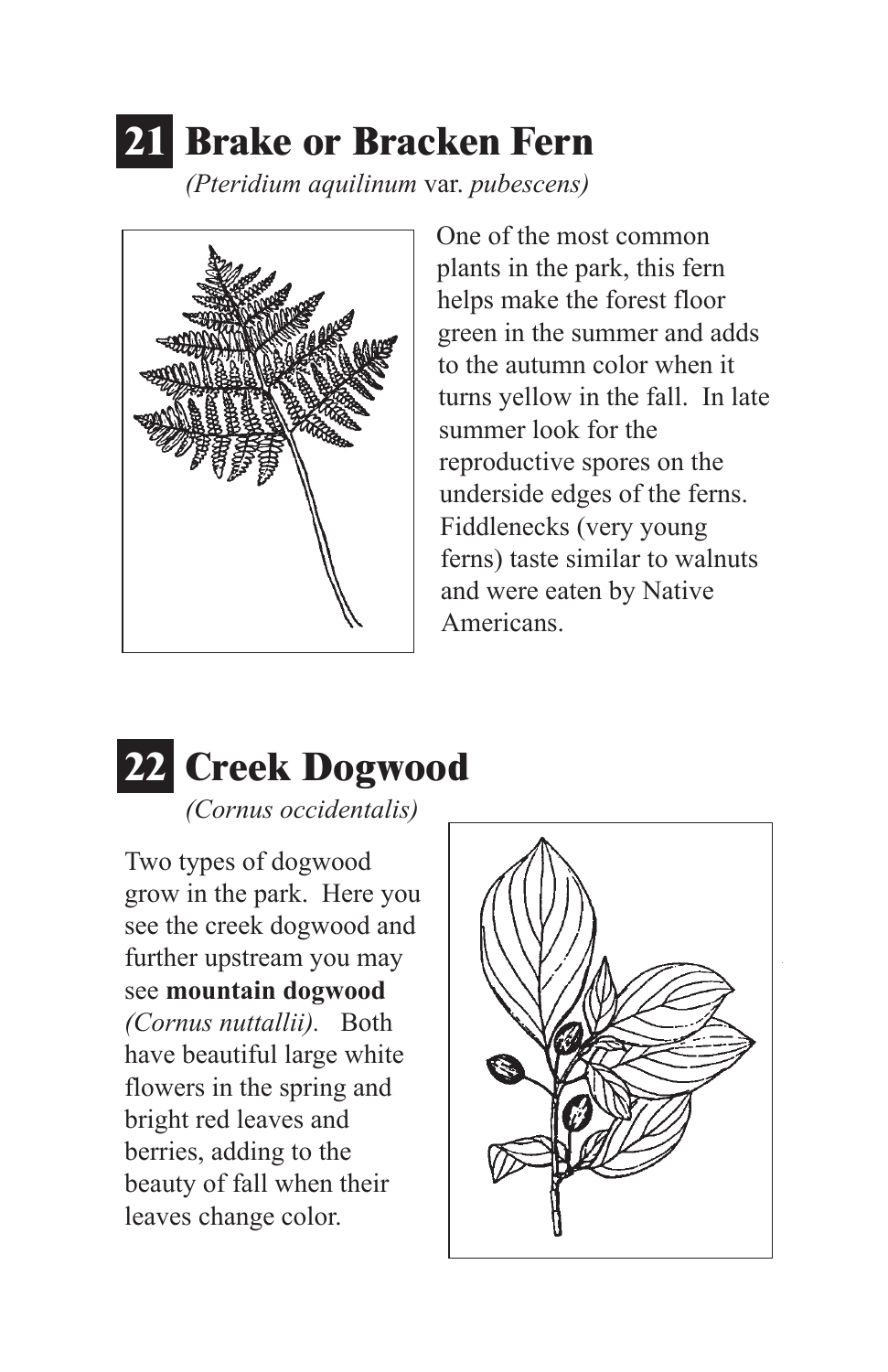#### **23 Palmer Ceanothus**  *(Ceanothus palmeri)*

Also known as California lilac or buckbrush, it is the park's most common shrub. In spring this shrub is covered with white blossoms, which can be rubbed together to make a soapy lather. Growing over this lilac is a vine called **virgin's bower** *(Clematis ligusticifolia).*  This vine is also abundant in the VLI<sup>06</sup> park and uses nearby hardy plants for support.



This plant is easily identified by its similarity to the much larger domestic strawberry. It is a member of the rose family and is found in open woods and hillsides in sandy, moist ground. Wildlife enjoy the small, sweet berries.

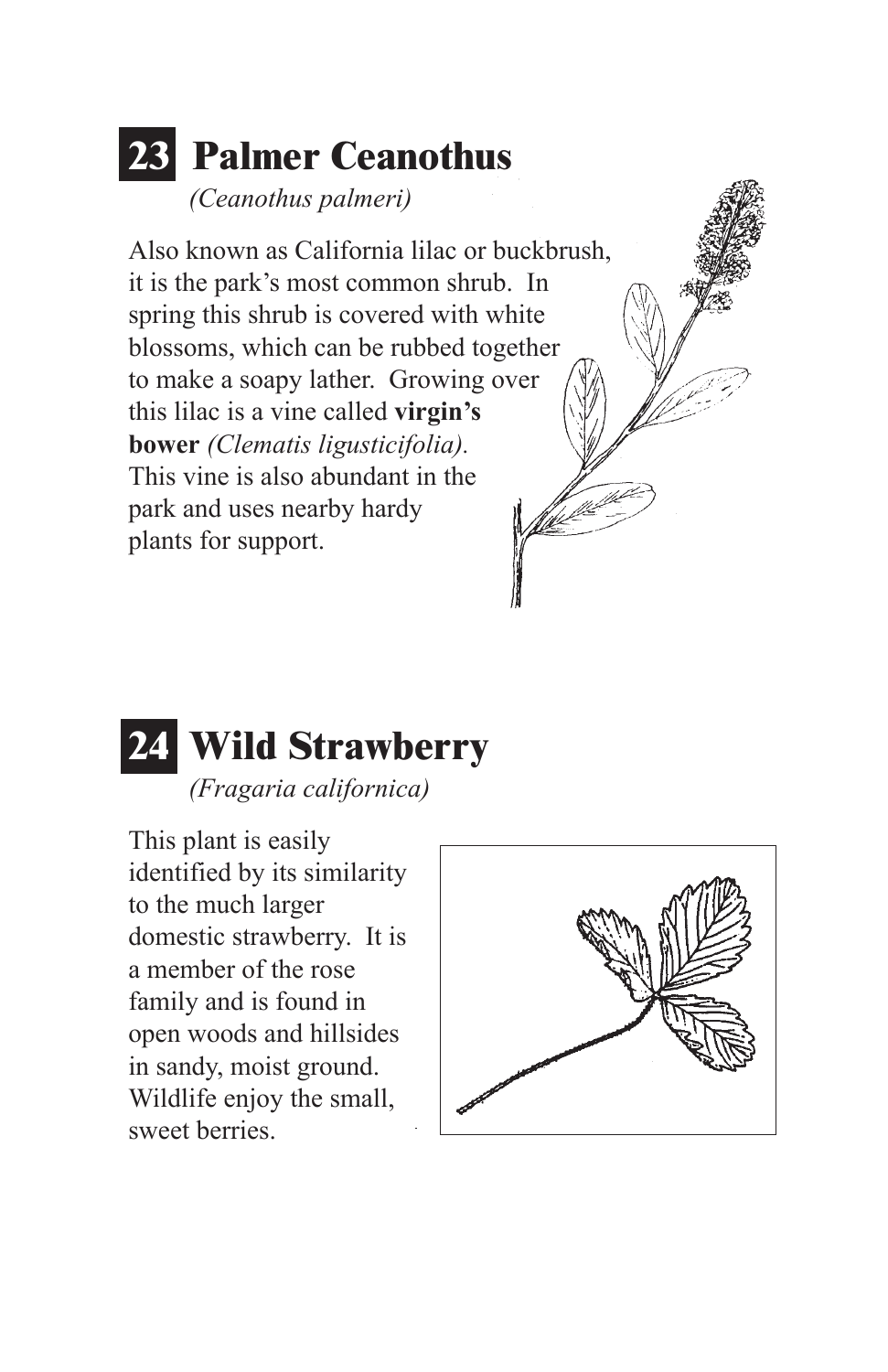# **25 More Than Meets The Eye**





#### **26 Arroyo Willow (or White Willow)**

*(Salix lasiolepis)* 

Bordering the meadow is the most common willow in San Diego County. Notice how the slightest breeze causes the



foliage to flash. This is caused by the dark yellowgreen upper leaf surface alternating with the silvery lower surface.

 Look for little red swellings on the leaves. These are called galls, inside of which insect larvae are growing.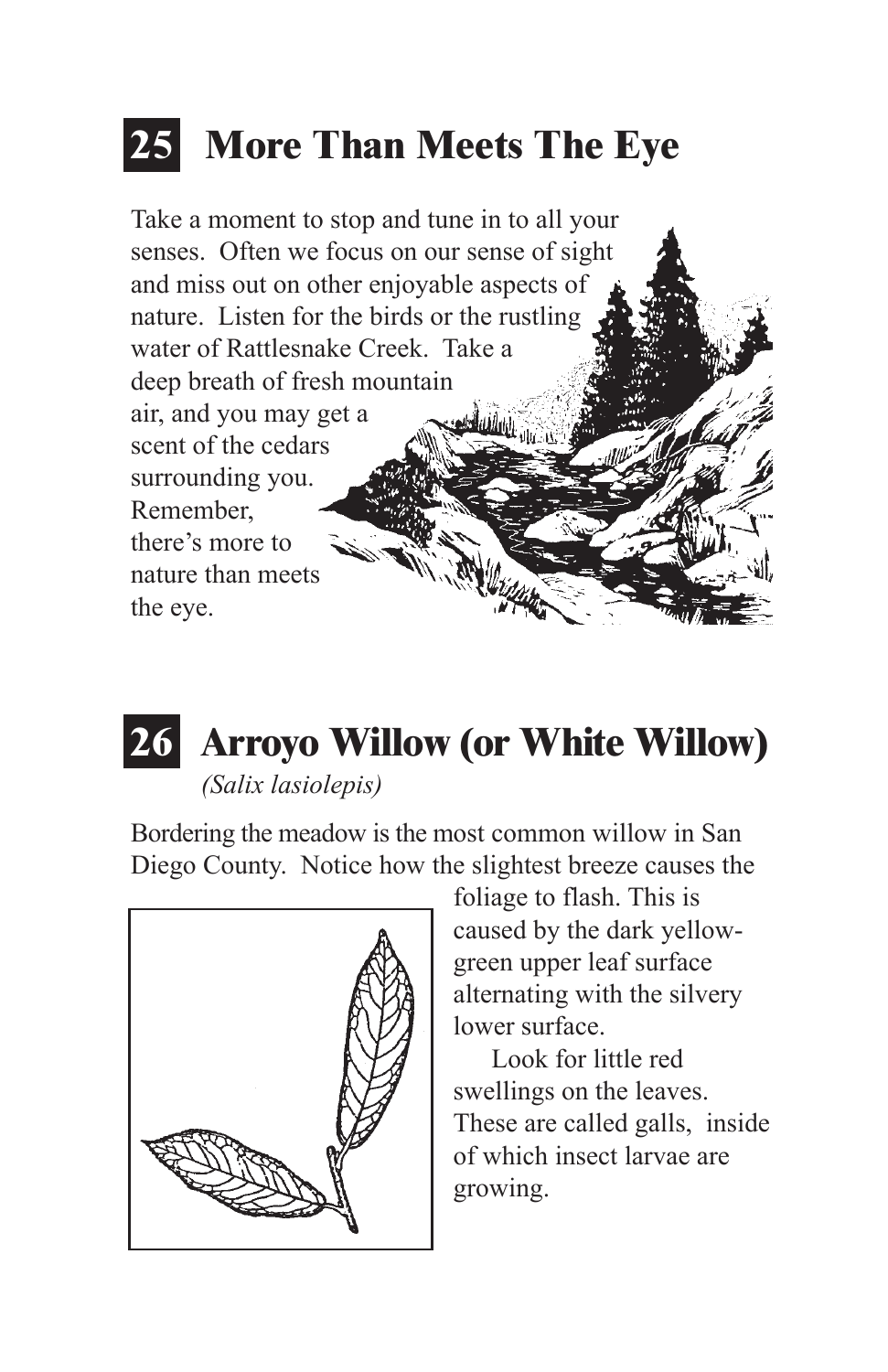



*(Muhlenbergia rigens)* 

This grass is readily identified by its size and its long whip-like blades. It is found along streams, at edges of meadows, and in damp areas on hillsides from low elevations to about 7,000 feet. Flowering in summer or fall, it is not palatable to domestic livestock. Native Americans of southern

California used deer grass to make the foundations of their coiled baskets.

# **28 Wild Buckwheat**

*(Eriogonum fasciculatum* var. *polifolium)* 

A relative of the grain used to make buckwheat pancakes, the seeds of this plant were eaten by Native Americans during hard times. Flowers and seeds continue to be a food source for wildlife. An eyewash was also made from the flowers.

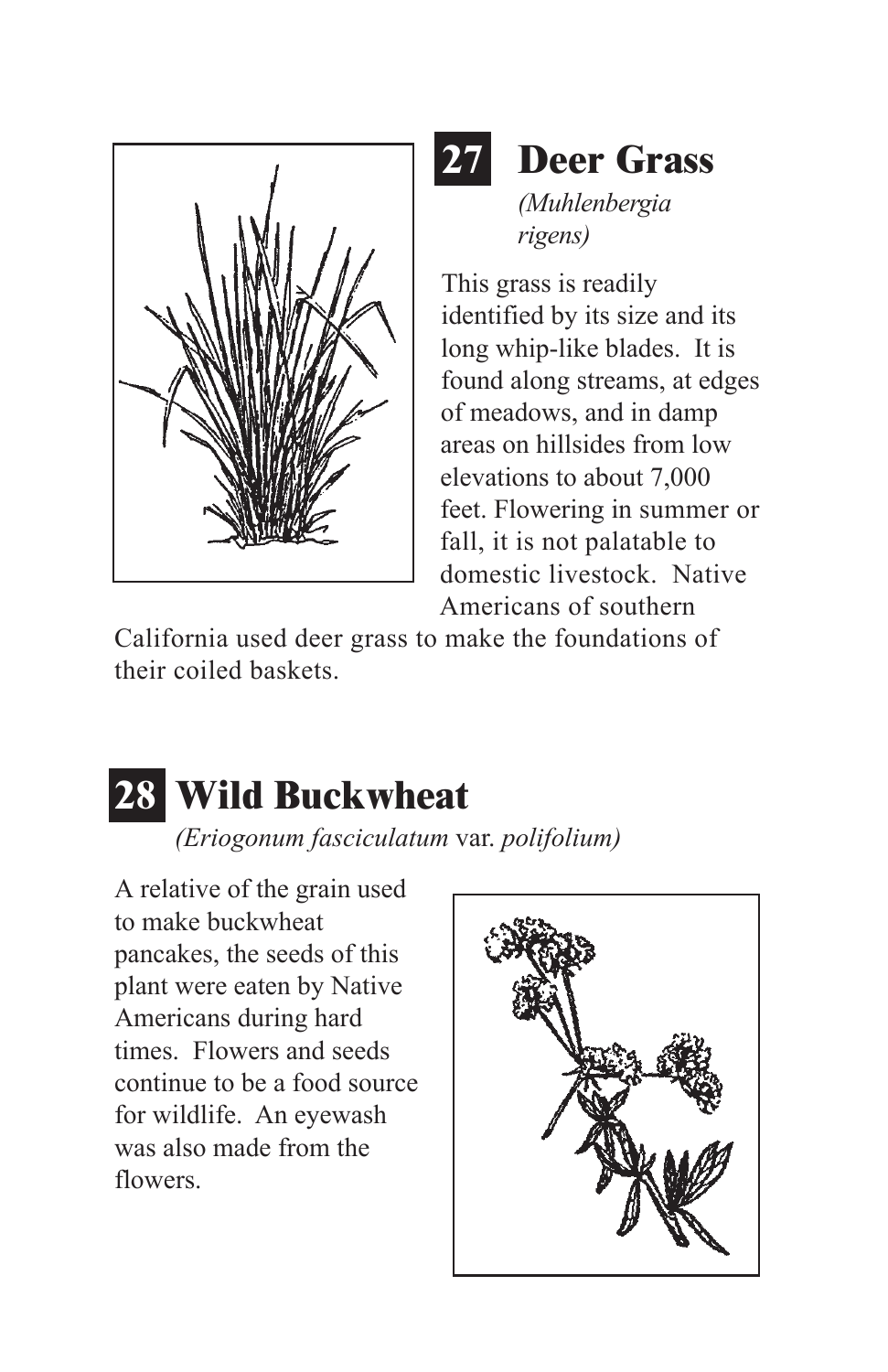# **29 Oak Galls**

Many different types of insects are the cause of a variety of galls. You may have already seen some on the willows. Oaks too support many kinds of galls. See if you can find some fuzzy dots on the underside of the leaves or a swelling on a twig. These are two more examples of these interesting insect incubators.

#### **30 Coffeeberry**  *(Rhamnus californica)*

Coffeeberry, also known as pigeon-berry, is a member of the buckthorn family. This plant grows in sandy or rocky areas along hillsides and is a good source of food for birds, particularly the band-tailed pigeon. In Spanish, "paloma" is pigeon and "mar" is



sea. Put the words together and you get Palomar. Many years ago, there were so many band-tailed pigeons that the mountain was given their name.

Turn right and walk through the campground to return to the Doane Pond parking lot.

### **Conclusion**

The habitats that are traversed by the Doane Valley Nature Trail are home to a wide variety of plants and animals. The few dozen plants and features called out in this booklet are only a small percentage of the diverse resources that can be found in the park. If you would like to learn more, check at the entrance station to see if there are any guided nature walks or campfire programs scheduled. We hope you enjoyed your walk and will return soon to Palomar Mountain State Park.